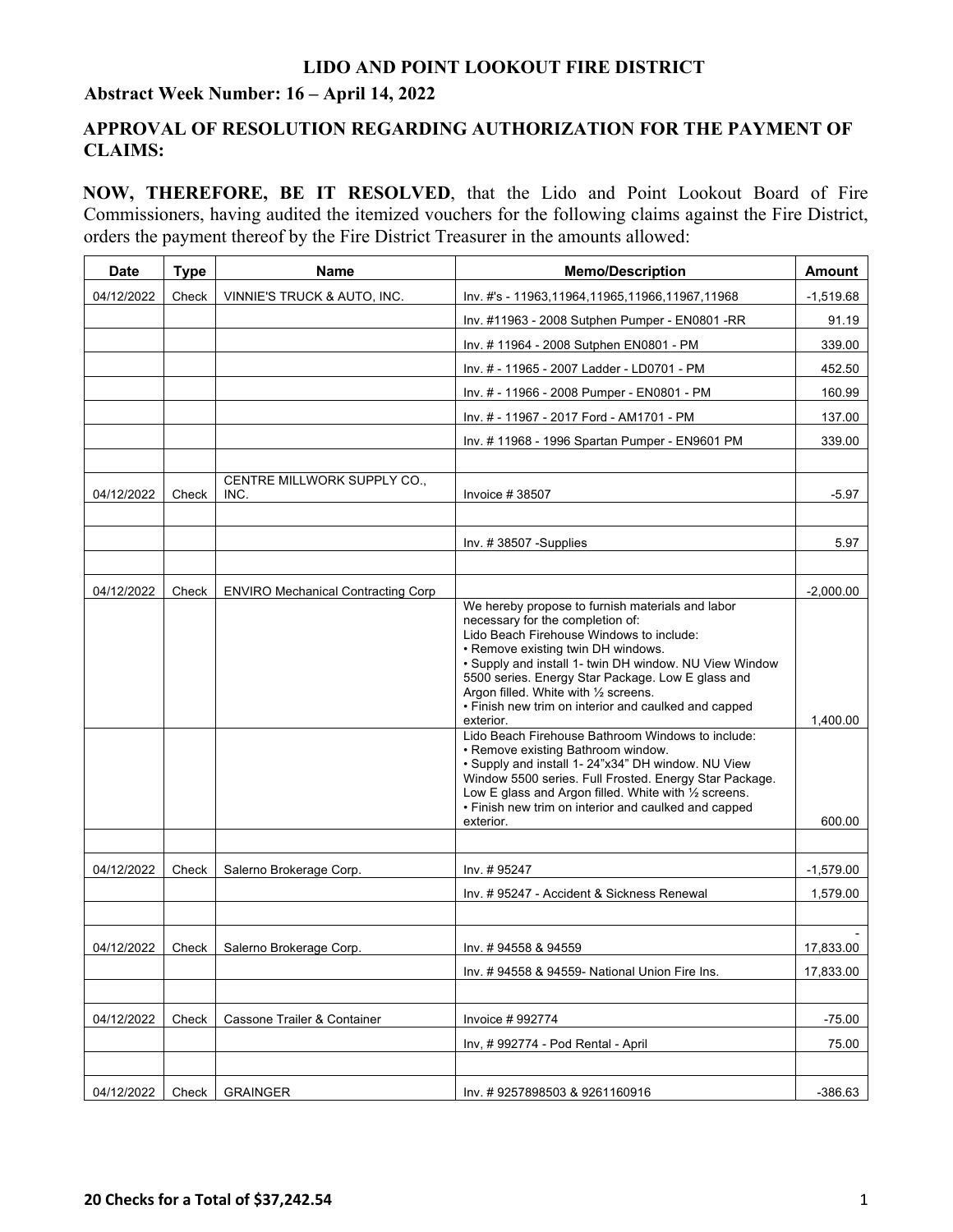## **Abstract Week Number: 16 – April 14, 2022**

|            |       |                                                          | Tri Ball Mount with Hook                                                | 79.04       |
|------------|-------|----------------------------------------------------------|-------------------------------------------------------------------------|-------------|
|            |       |                                                          | <b>Custodian Supplies</b>                                               | 307.59      |
|            |       |                                                          |                                                                         |             |
| 04/12/2022 | Check | Emergency Responder Products, LLC                        | Inv. #3182270                                                           | $-647.56$   |
|            |       |                                                          | Invoice #3182270 - Class A Uniform - B. Manning                         | 647.56      |
|            |       |                                                          |                                                                         |             |
| 04/12/2022 | Check | <b>SCHLOSS EXTERMINATING</b>                             | invoice #8183                                                           | $-105.00$   |
|            |       |                                                          | Inv. #8183 - Yearly Termite Warranty for May '22- April<br>23           | 105.00      |
|            |       |                                                          |                                                                         |             |
| 04/12/2022 | Check | ALL SERVICE CONTROL                                      | Inv. # 50230 & 50244                                                    | $-1,365.00$ |
|            |       |                                                          | Inv. #50230 - Set Clocks                                                | 135.00      |
|            |       |                                                          | Inv. #50244 - System Monitoring - Apr May Jun '22                       | 1,230.00    |
|            |       |                                                          |                                                                         |             |
|            |       |                                                          | Inv. # 0147026-IN - Ticket #                                            |             |
| 04/12/2022 | Check | South Shore Fire & Safety Equipment<br>Distributors Inc. | 640765,69034,640766,640769,69034,642526<br>642728                       | $-7,276.00$ |
|            |       |                                                          | Inv. # 0147026-IN - Ticket #<br>640765,69034,640766,640769,69034,642526 |             |
|            |       |                                                          | 642728                                                                  | 7,276.00    |
|            |       |                                                          |                                                                         |             |
| 04/12/2022 | Check | STAPLES CREDIT PLAN                                      | acct# 6035 5178 6555 4850                                               | $-127.59$   |
|            |       |                                                          | Supplies                                                                | 127.59      |
|            |       |                                                          |                                                                         |             |
| 04/12/2022 | Check | <b>PSEG</b>                                              | Customer ID # 0455-3015-52-2                                            | $-45.10$    |
|            |       |                                                          | Actual - 3/01/22 - 04/01/22 Actual - 0455-3015-52-2                     | 45.10       |
|            |       |                                                          |                                                                         |             |
| 04/12/2022 | Check | G.E. PICKERING INC.                                      | Invoice # 02-211167                                                     | $-598.00$   |
|            |       |                                                          | Invoice # 02-211167 - Supplies                                          | 598.00      |
|            |       |                                                          |                                                                         |             |
| 04/12/2022 | Check | Performance Advantage Company,<br>INC.                   | Inv# 0115747-IN                                                         | $-86.46$    |
|            |       |                                                          | 1070-B Strap                                                            | 16.95       |
|            |       |                                                          | 1004-B Strap                                                            | 16.95       |
|            |       |                                                          | K5006HDL-B Strap                                                        | 34.95       |
|            |       |                                                          | Freight                                                                 | 17.61       |
|            |       |                                                          |                                                                         |             |
| 04/12/2022 | Check | ISLAND TECH SERVICES, LLC                                | Invoice# 49396                                                          | $-2,447.25$ |
|            |       |                                                          | Inv. #49396- Network monthly maintenance contract                       | 2,447.25    |
|            |       |                                                          |                                                                         |             |
| 04/12/2022 | Check | <b>BOUND TREE MEDICAL</b>                                | Invoice# 84472121                                                       | $-79.33$    |
|            |       |                                                          |                                                                         |             |
|            |       |                                                          |                                                                         |             |
|            |       |                                                          | Inv. #84472121- Medical Supplies                                        | 79.33       |
|            |       |                                                          |                                                                         |             |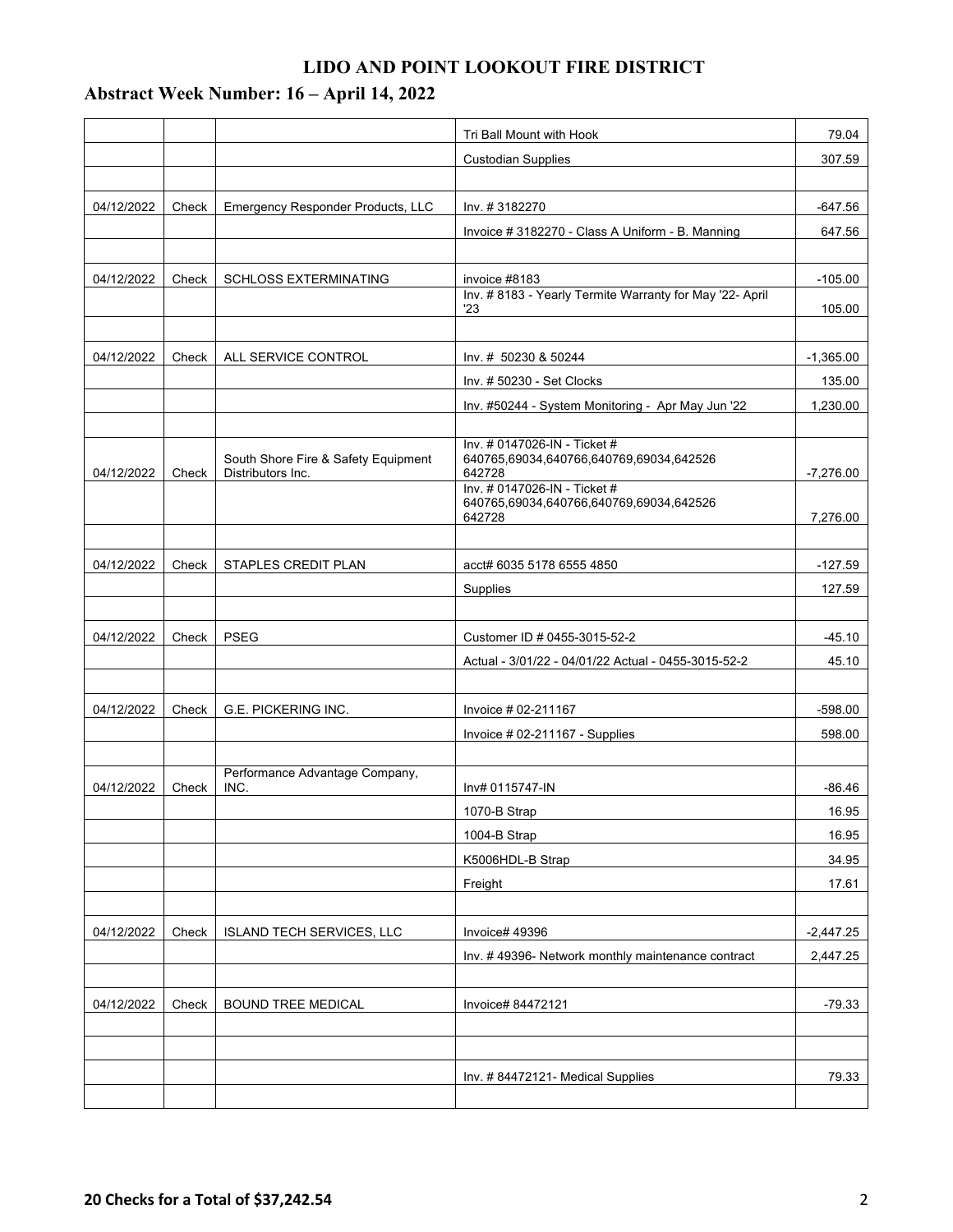# **Abstract Week Number: 16 – April 14, 2022**

| 04/12/2022 | Check | <b>VERIZON</b>          | Acct. #751-870-165-0001-49                  | -425.73   |
|------------|-------|-------------------------|---------------------------------------------|-----------|
|            |       |                         | Acct. #751-870-165-0001-49                  | 425.73    |
|            |       |                         |                                             |           |
| 04/12/2022 | Check | <b>VERIZON WIRELESS</b> | Acct# 682237326-00001                       | $-622.08$ |
|            |       |                         | Acct. #682237326-00001                      | 622.08    |
|            |       |                         |                                             |           |
| 04/12/2022 | Check | <b>VERIZON</b>          | Acct. # 650-087-363-0001-83                 | $-18.16$  |
|            |       |                         | Acct. # 650-087-363-0001-83 - Long Distance | 18.16     |
|            |       |                         |                                             |           |

#### **20 Checks to be Printed for A Total of \$37,242.54 NO ENTRIES APPEAR BELOW THIS SECTION**